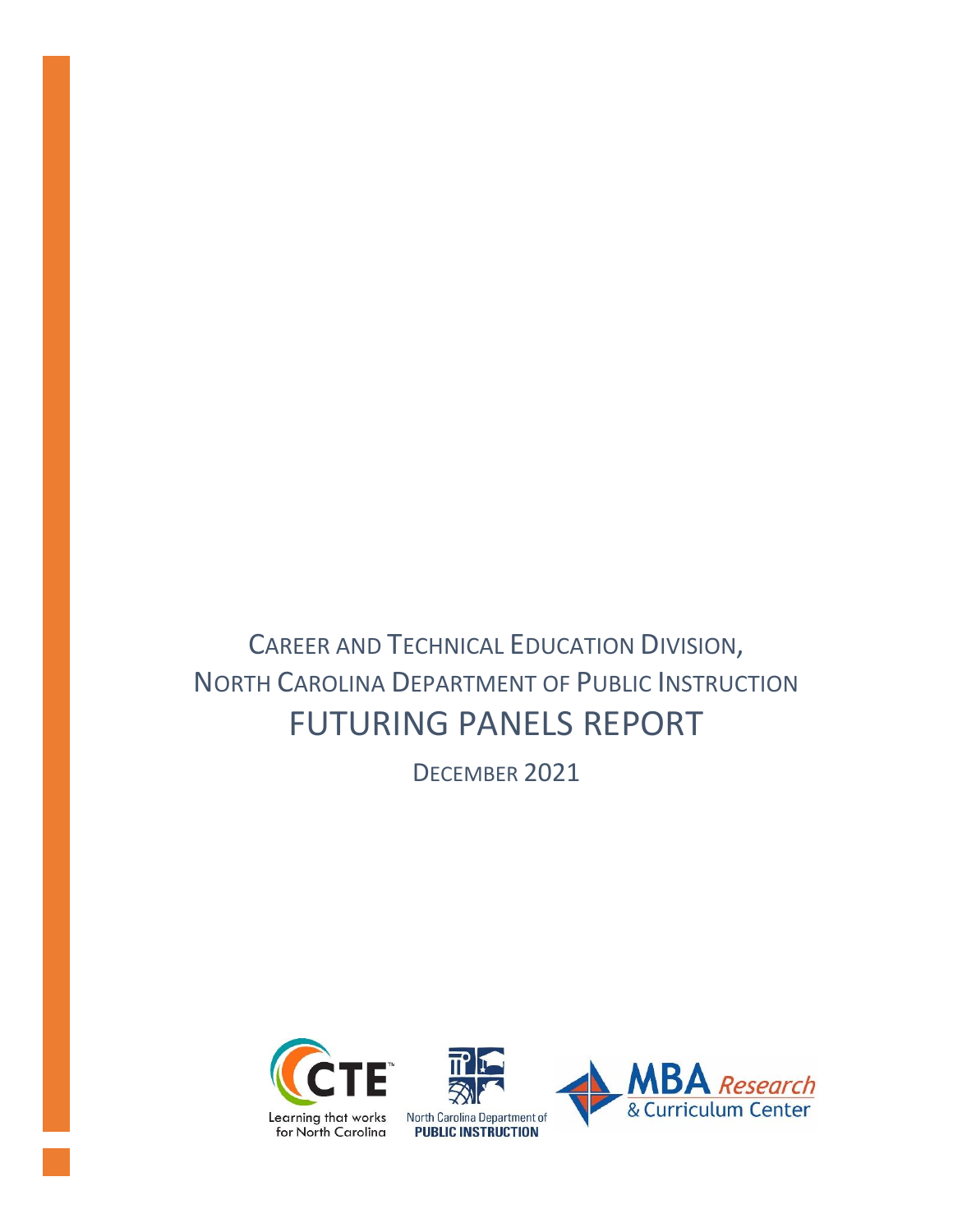# **Contents**

| Career and Technical Education Division, North Carolina Department of Public Instruction  18 |  |
|----------------------------------------------------------------------------------------------|--|
|                                                                                              |  |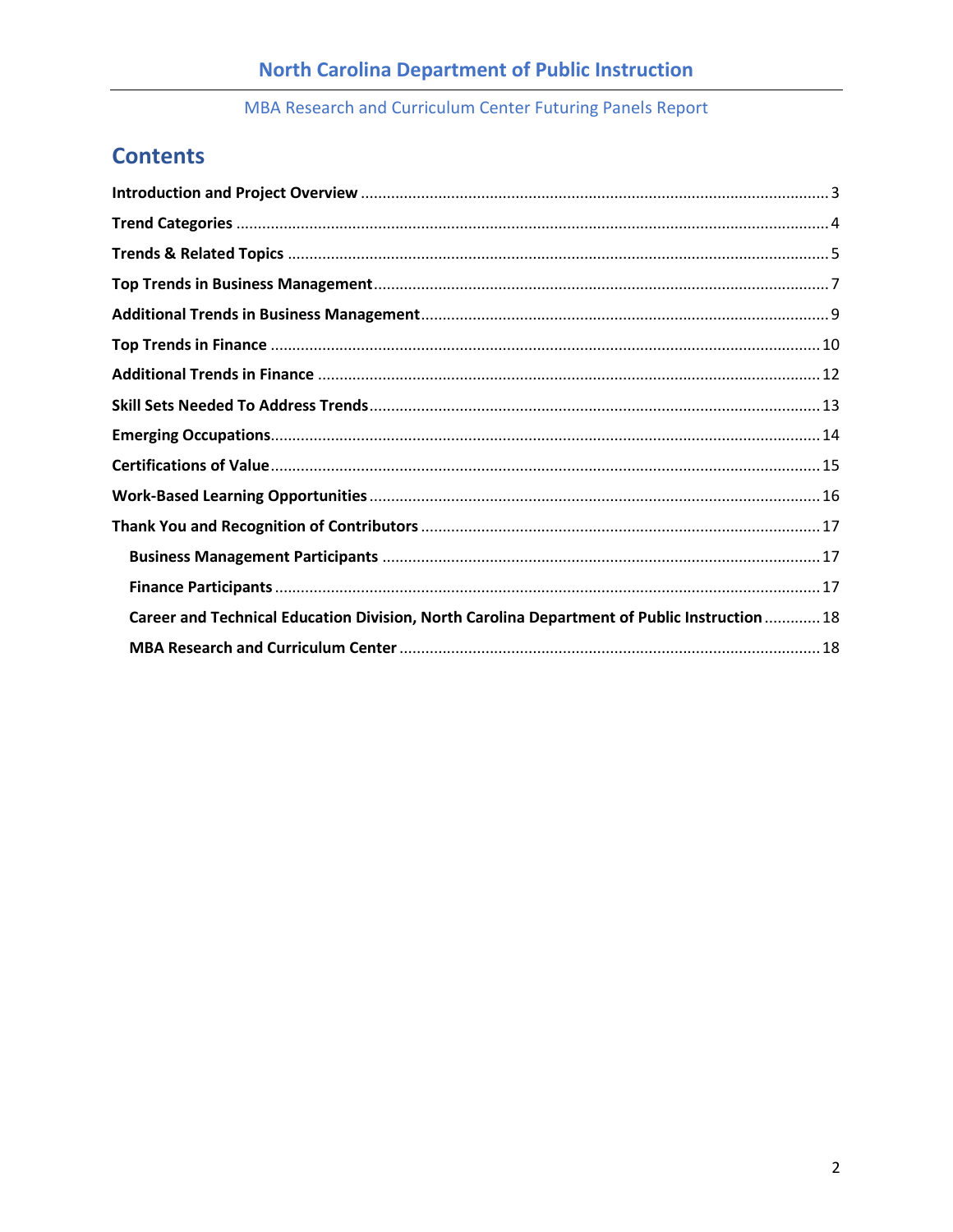# <span id="page-2-0"></span>**Introduction and Project Overview**

In December of 2021, in partnership with the Career and Technical Education (CTE) division within the North Carolina Department of Public Instruction (NCDPI), MBA Research and Curriculum Center facilitated two virtual Futuring Panels in the career areas of Business Management and Finance. In addition to providing feedback on major trends and related skill sets, the business professionals were asked to provide feedback on emerging occupations, certifications of value, and work-based learning (WBL) opportunities in North Carolina. The virtual panels were conducted in two-hour sessions on separate days, and they included professionals from each of the career pathways within the clusters of Business Management and Finance.

#### Business Management Pathways

- Business Administration
- Business Information Management
- General Management
- Human Resources Management
- Operations Management

#### Finance Pathways

- Accounting
- Banking Services
- Corporate Finance
- Insurance
- Securities and Investments

#### Trends Discussion

Panelists were asked to identify trends that are affecting or changing the way they do business or how they plan for the future. Group facilitators stressed the importance of identifying trends evident in their industry and any related skill sets needed to address the trends.

We encouraged executives to think about trends from a business perspective rather than from an educational/teaching perspective. Participants were given six general trend categories to think about as they identified trends.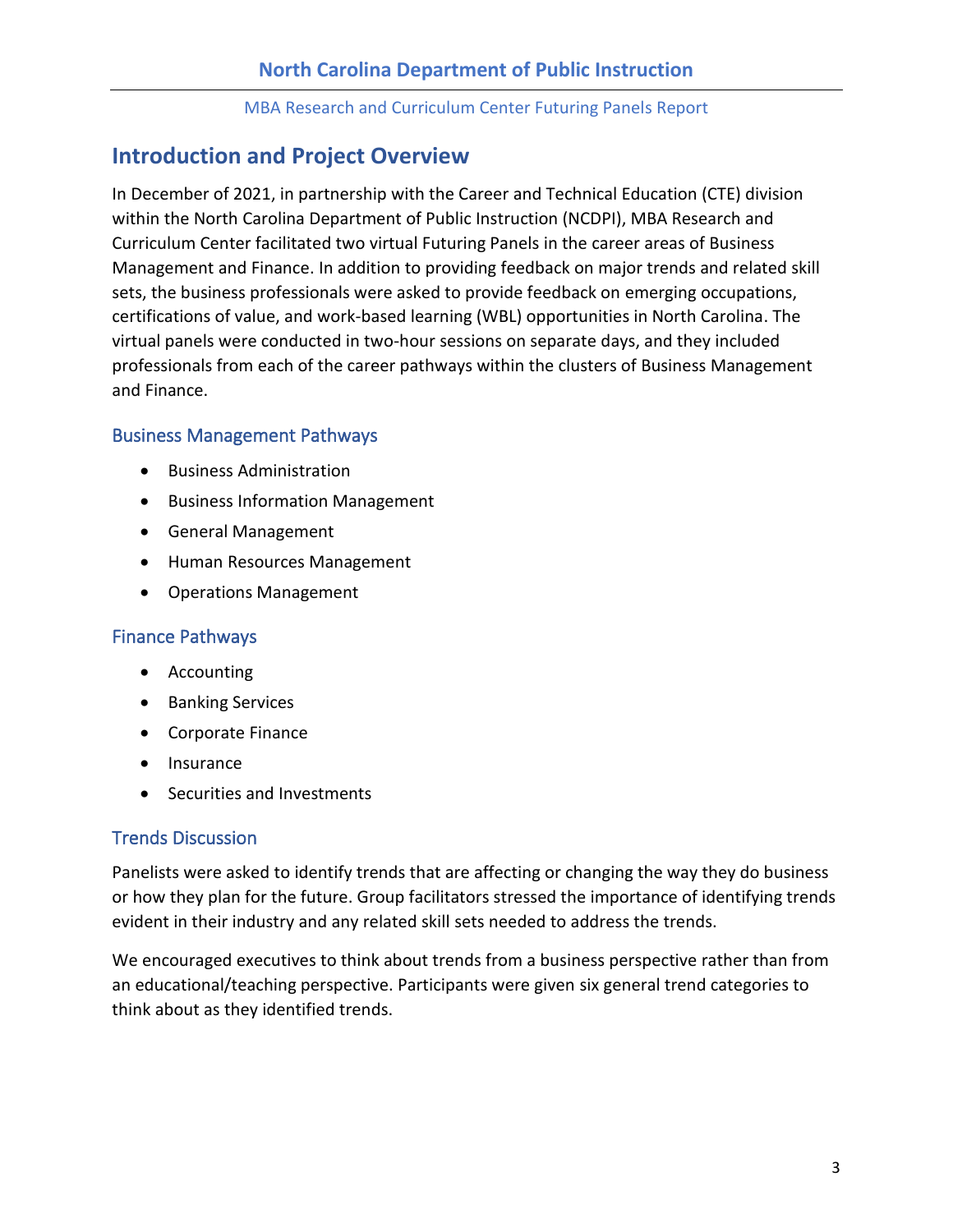# <span id="page-3-0"></span>**Trend Categories**

**Technological:** The direct and indirect impact of technology on any aspect of business, from strategy to operations to tactics

**Cultural:** The major elements of culture, including material culture, language, aesthetics, education, religion, attitudes, values, and social organization

**Environmental:** Any forces that impact how businesses interact with the environment and use their natural resources (e.g., fresh water, air, living organisms, metal ores, oil, most forms of energy)

**Global/Political:** The impact of a political ideology (e.g., capitalism, socialism, communism), nationalism, stability, and international relations on business

**Governance:** Factors that impact the principles and standards that govern business decisionmaking and business oversight. Governance refers to all processes and decisions that seek to define actions, grant power, and verify performance.

**Regulatory/Legal:** The full breadth of laws, rules, and regulations that businesses are subjected to by governing bodies, whether through civil or common code, domestic or international law, or governmental entities, agencies, or jurisdictions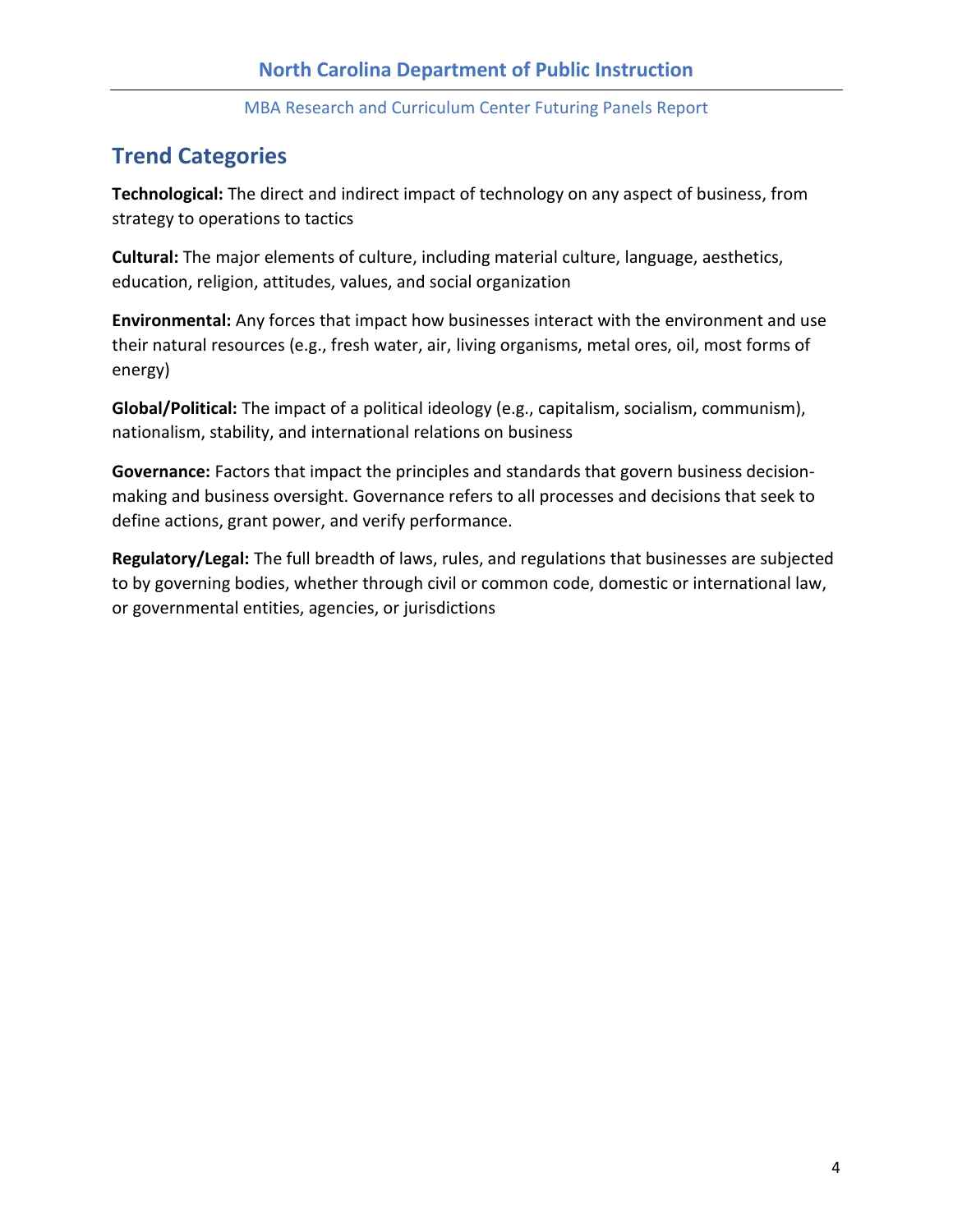# <span id="page-4-0"></span>**Trends & Related Topics**

#### Top Trends in Business Management

- Rise in Self-Service Analytics
- Recruiting Changes and Skills Needed Now
- Environmental Sustainability

#### Additional Trends in Business Management

- Process Automation
- Training Goes Remote
- Recruitment Challenges for Health Care

#### Top Trends in Finance

- Demand for Flexibility in the Workplace
- Finance and Tech Cloud-Based Data Analytics
- Greater Risk Drives Need for Critical Thinking and Emotional Intelligence
- Paradigm Shift of Cryptocurrencies and Blockchain Technology

#### Additional Trends in Finance

- Convenience and Mobility Drive Virtual and Automation
- Boomer Retirement Impacts Insurance Jobs
- Increased Outsourcing of Specialized Tasks
- Hiring Crunch Causing Companies To Turn Down Work

#### Related Skill Sets To Address Trends

- Customer Service Skills
- Teamwork Skills
- Presentation and Communication Skills
- Developing Soft Skills in an Online World
- Career-Building Skills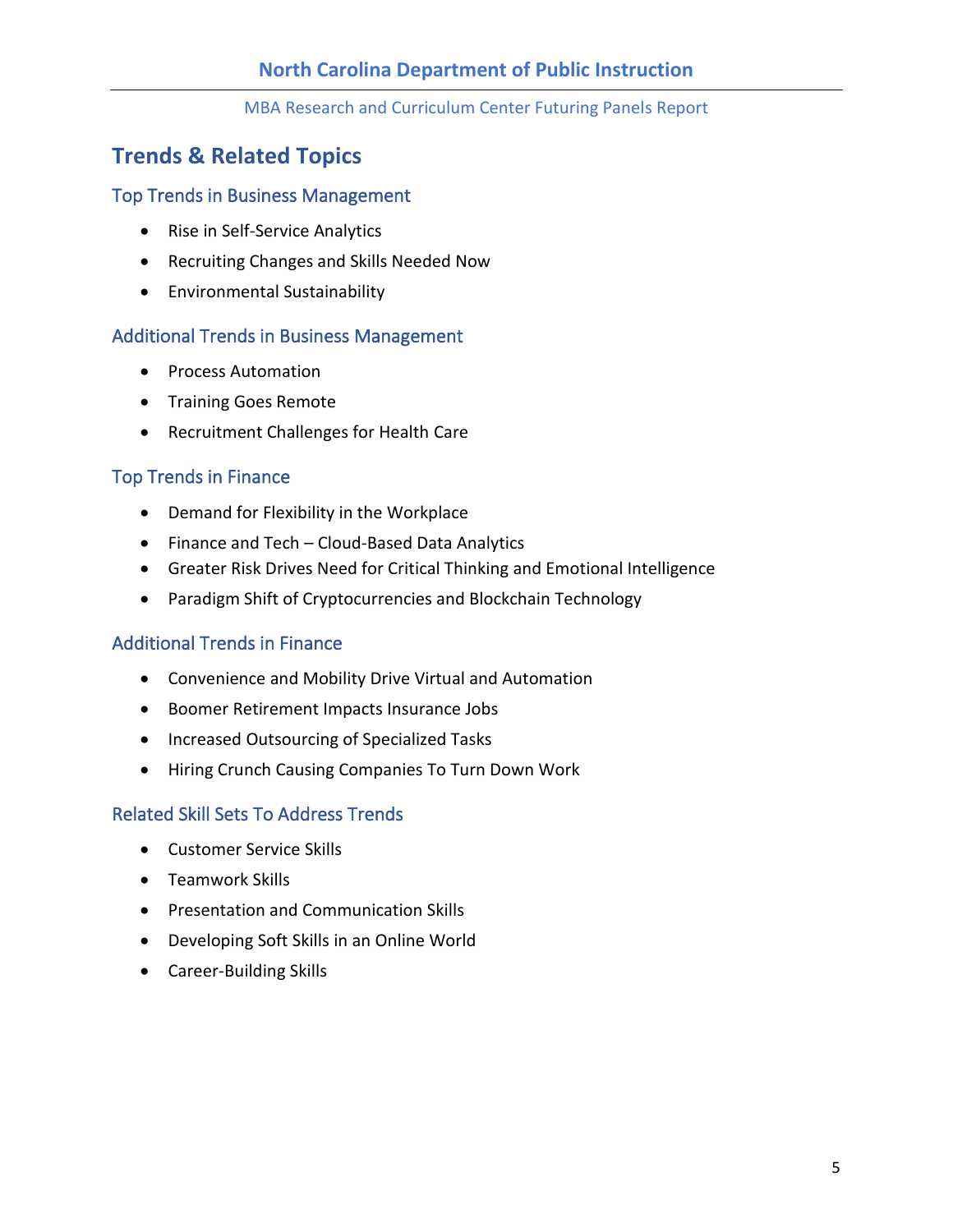#### Emerging Occupations

- Telehealth and Home Health Care
- Data Governance
- Cybersecurity/Cyber Risk
- Bookkeepers

### Certifications of Value

- Microsoft
- QuickBooks
- Public Speaking

#### Work-Based Learning Opportunities

- Importance of Internships
- Barriers to WBL
- Resources Available in North Carolina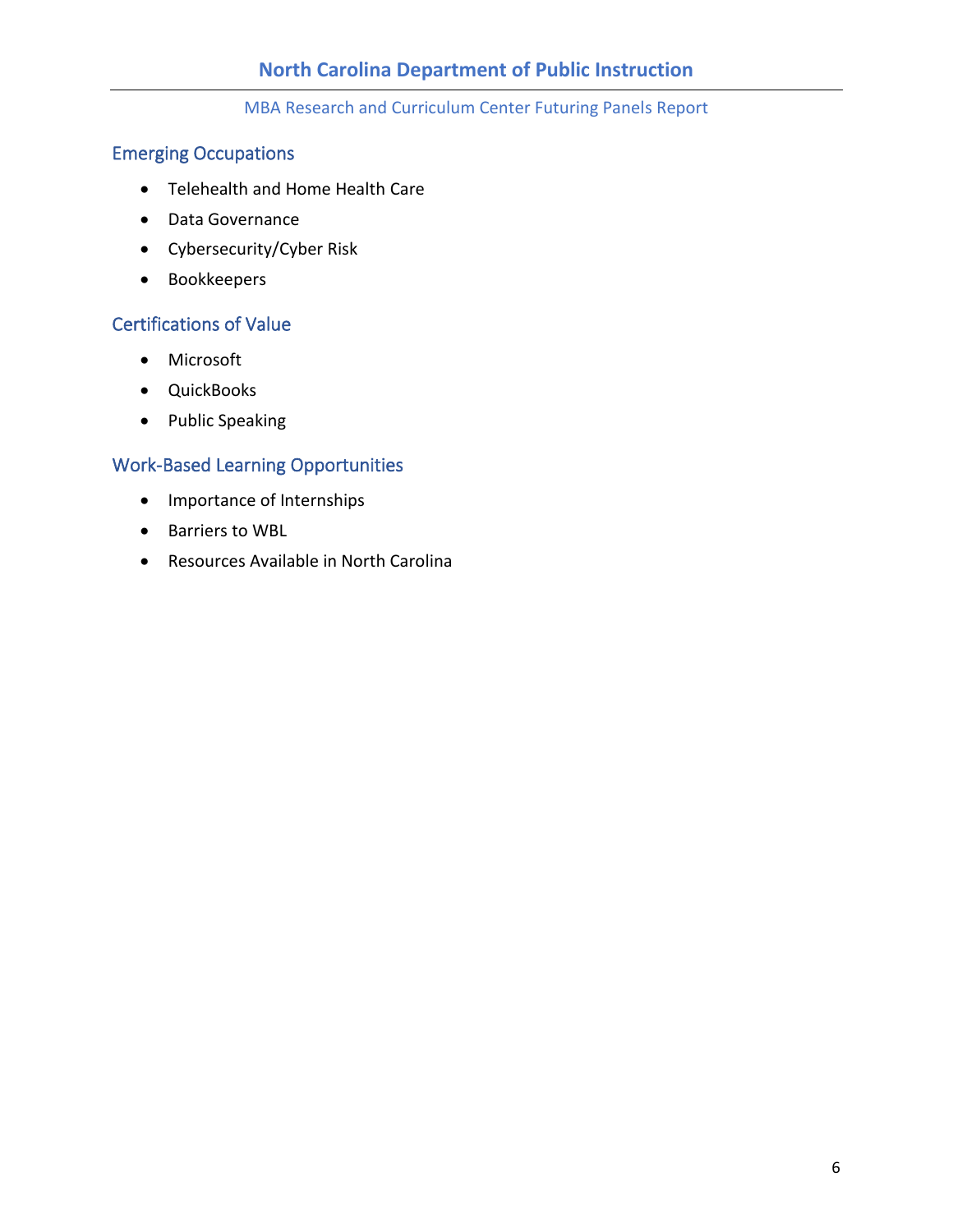# <span id="page-6-0"></span>**Top Trends in Business Management**

# **Trend: Rise in Self-Service Analytics**

With the increase of accessible technology, the panelists noted that data analytics is being used not just at the executive level but also in a self-service fashion across multiple departments within a business.

#### **Data-Driven Decision-Making**

The available technology uses actuarial science to give employees the support tools that they need to make decisions, e.g., for sales staff to understand what's going on with customers.

Employees are using the data to set goals, and because all data analytics software exports to Excel, it was noted as a number one tool for employees to know now.

#### **Related Skill Sets and Tools**

- Storytelling with data/data visualization; understanding what's relevant in the data and knowing how to use it as a tool
- Excel (basic, mid-level, and advanced levels are needed); must know pivot tables, VLOOKUPs, etc.
- Power BI, Alteryx, Tableau, R, Visier

*"Facebook, Netflix, Amazon, Google—all are hiring right out of high school for these types of skills."*

### **Trend: Recruiting Changes and Skills Needed Now**

The diversity, equity, and inclusion (DEI) space is incredibly important now in regard to hiring practices. Ensuring a diverse staff and providing additional resources for employees have opened up new roles in human resources management.

To attract this diverse workforce, different hiring and recruiting tactics are needed. Rather than selling the job, the company and its culture are the focus to help prospective employees see themselves at the company.

Women in the trades, for example, need to welcome other women at hiring events to help them feel invited and comfortable enough to sign on.

The culture that is advertised needs to reflect the reality of the company. If a minority person is hired and then doesn't feel comfortable or supported, that person will move on quickly.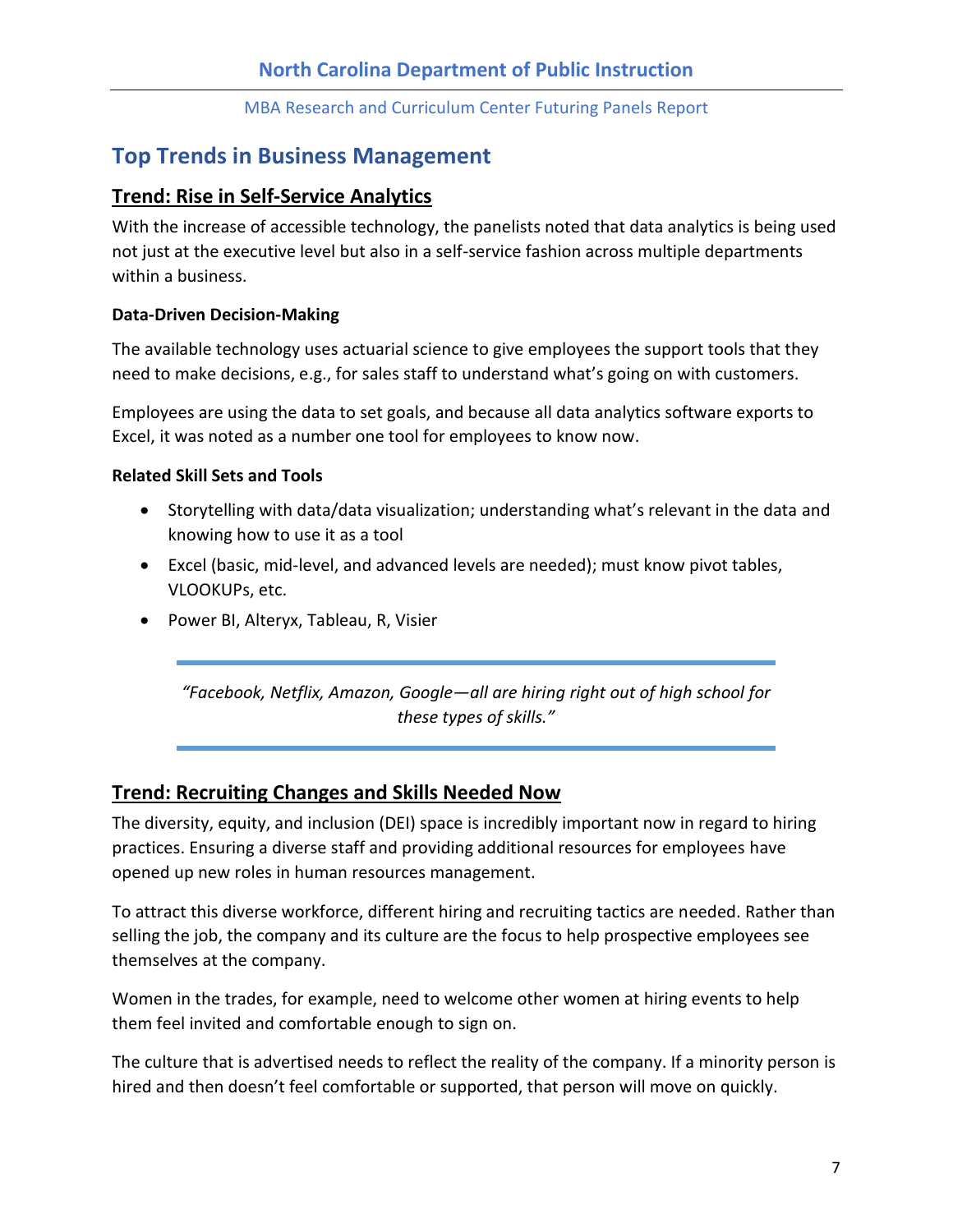# **North Carolina Department of Public Instruction**

#### MBA Research and Curriculum Center Futuring Panels Report

As part of this trend, engaging on social media is important. Marketing the company culture on hiring platforms (e.g., Indeed, Glassdoor) is an important investment of time. Employees want to hear from people they trust on platforms that they use. If a company isn't on social media, they're not part of the conversation or connecting with diverse communities.

> *"Don't sell the job; sell the company, its culture, and why someone would want to work there."*

#### **Related Skill Sets**

- Transparency and authenticity are essential principles for a business to represent its culture in a clear and honest way.
- Leveraging social media to convey a company's brand
- Ability to work with people in different time zones, different areas of the country, and the world

#### **Trend: Environmental Sustainability**

- Net zero carbon footprint—using data to find ways to get there
	- o International goal: Net zero by 2045
- Supply chain has forced changes in shipping, which has had a good side effect.
	- o More items in one container, using biodegradable materials
- Electric vehicles and infrastructure
	- o Will need to figure this into a workplace building plan going forward
- Using water more efficiently
- Reducing waste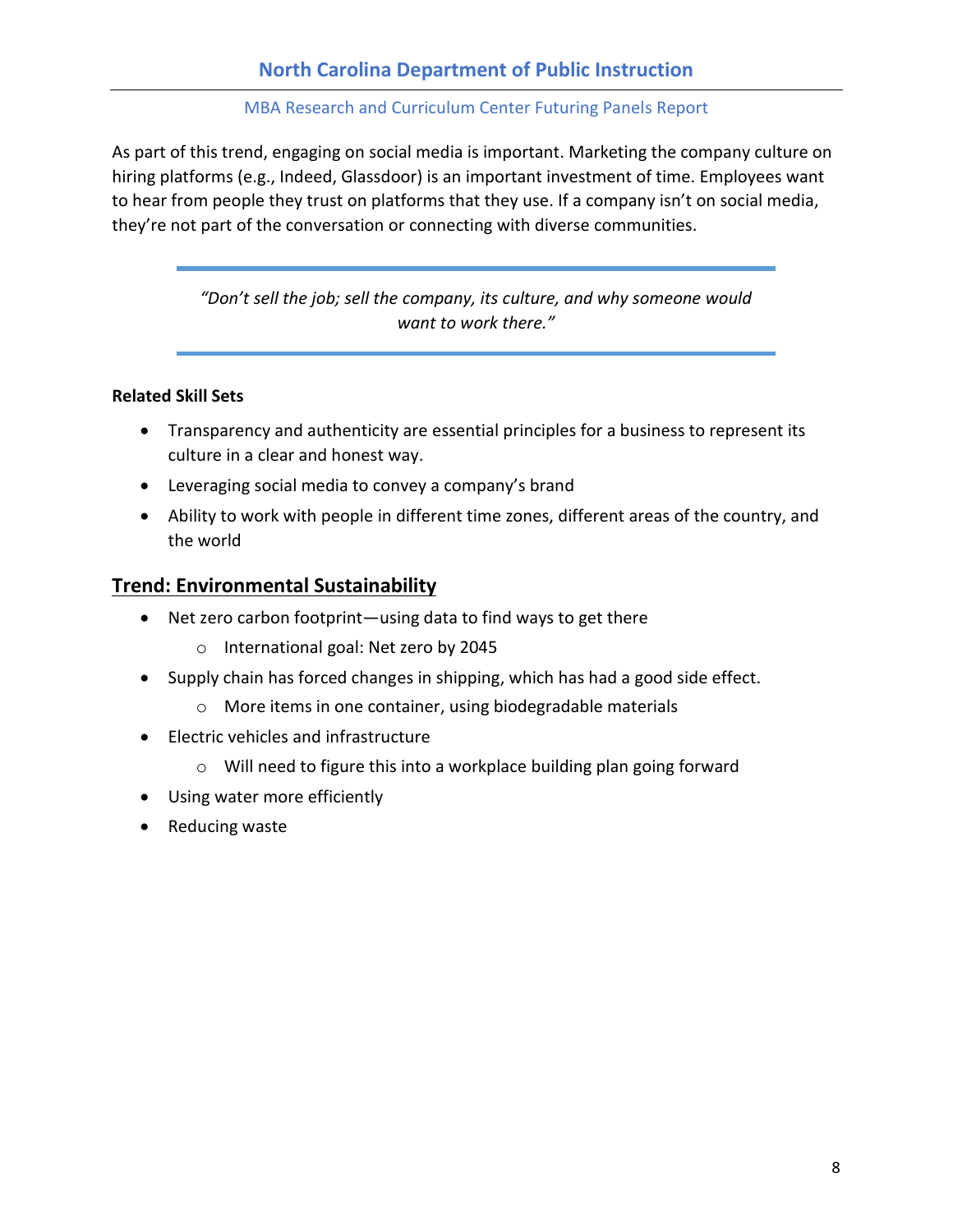# <span id="page-8-0"></span>**Additional Trends in Business Management**

### **Trend: Process Automation**

Automating routine tasks frees employees to focus on more complex and strategic projects. The ability to roll out new and different technologies—and to scale what works—is needed now.

# **Trend: Training Goes Remote**

Construction management is not able to be conducted remotely, but training is now more often virtual, or web-based. There are very few who understand the platforms for training, and that makes it a great opportunity to get into a niche market.

# **Trend: Recruitment Challenges for Health Care**

Recruitment in health care has decreased about 80% due to training not happening during the pandemic and due to employee burnout. This loss of recruitment is going to have wide-ranging effects in the years ahead.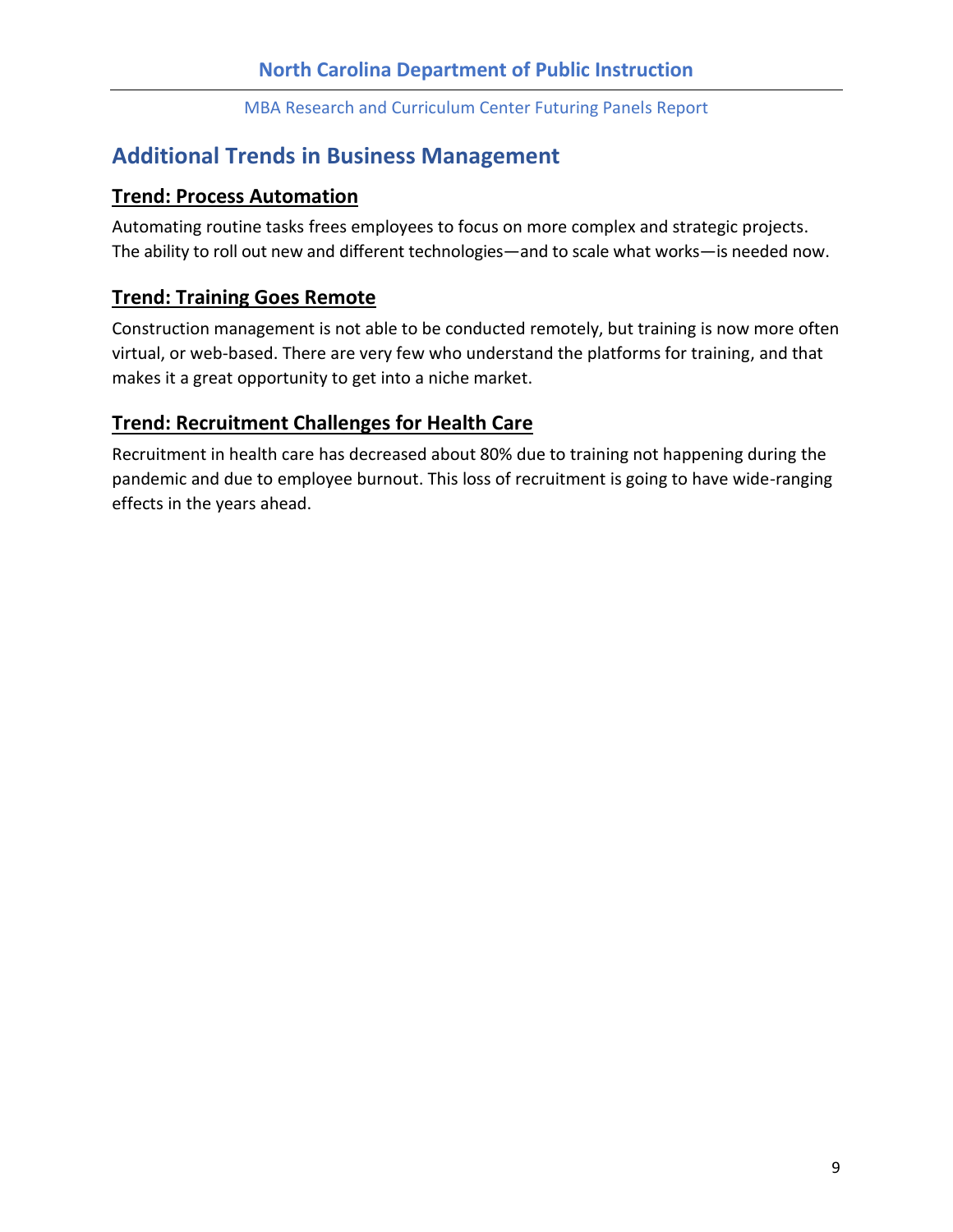# <span id="page-9-0"></span>**Top Trends in Finance**

### **Trend: Demand for Flexibility in the Workplace**

Panelists agreed that employee demand for workplace flexibility is a top trend. Employees are not wanting to return to the office—even with workplaces becoming safer and vaccination rates increasing. Young people especially want this flexibility around work location and hours. Some in-person companies are losing out to 100% remote businesses. Poaching is happening with competitors enticing employees with hiring bonuses, higher hourly wages, and more scheduling flexibility.

In this new normal, companies are looking at flexibility within a framework to find equitable solutions for all employees: in-person, remote, or hybrid.

#### **Priorities for Hybrid Framework**

- Planning for costs to bring out-of-state employees into the office for face-to-face meetings
- Developing trust between employees and supervisors is key.
- Improving connectivity and communication for clients and employees
- Getting clients and employees the support that they need

### **Trend: Finance and Tech – Cloud-Based Data Analytics**

Everyone agreed that the availability of cloud-based financial software to mine data for financial insights is a top trend.

#### **Related Skill Sets**

- Accounting and IT degrees are great, but learning on the job is still possible.
- Coding, Excel, Python, R

### **Trend: Greater Risk Driving Need for Critical Thinking and Emotional Intelligence**

Interest rates being low has driven the need for greater risks for those interested in bigger returns. Risk has also increased with the overall volatility of the economy, supply chain crises, and worker shortages.

*"Everyone is a risk manager in banking."*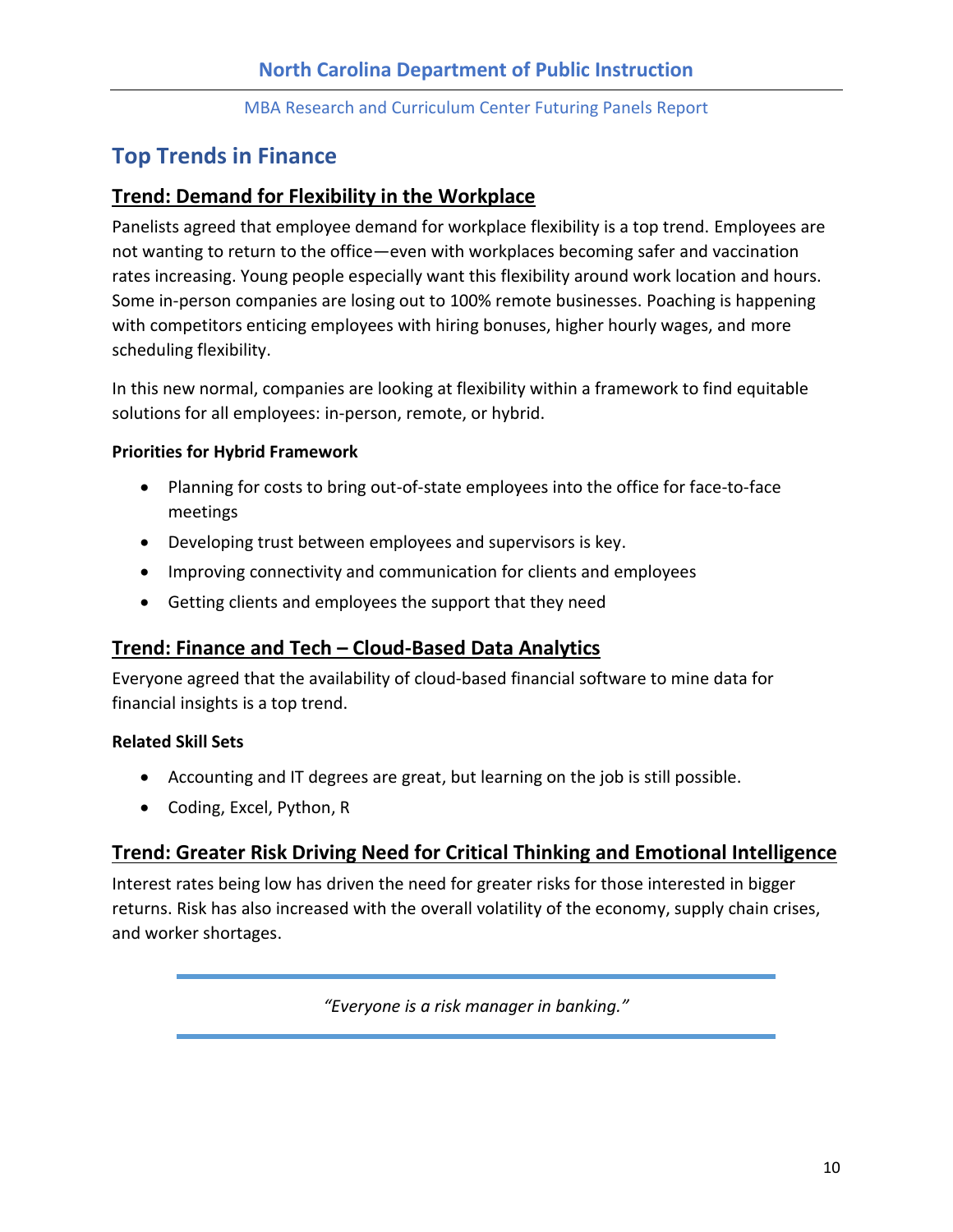### **Trend: Cryptocurrencies and Blockchain Technology**

Adapting to the paradigm shift of cryptocurrencies has been challenging. Getting back to basics to find equilibrium has been important.

> *"The biggest challenge is adapting to a new world order in a relatively fast fashion."*

This greater risk requires different qualities and skills in employees:

- Critical thinking
- Empathy, intelligence, persuasion
- Navigating cultural norms
- Understanding the legality of business on the world stage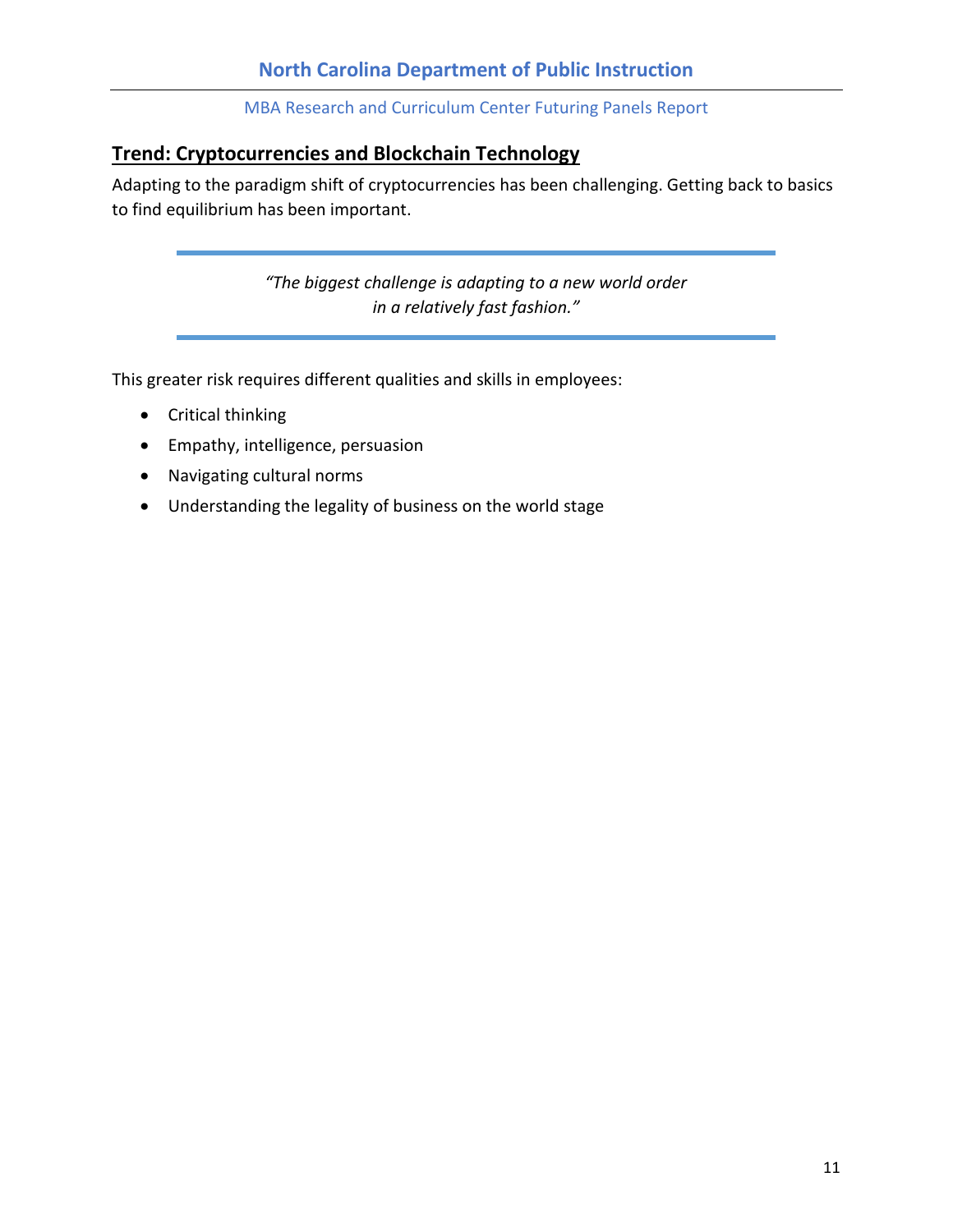# <span id="page-11-0"></span>**Additional Trends in Finance**

# **Trend: Convenience and Mobility Drive Virtual and Automation**

Phones becoming a way of life for employees and clients has forced virtual and automation initiatives in a lot of things.

- Business and financial coaching went virtual.
- Customer service needed to change (e.g., landing page for clients to book via automated email with calendar scheduling).

# **Trend: Boomer Retirement Impacts Insurance Jobs**

- Losing almost a million people to retirement means we need to grow the next generation of insurance people.
- Increases in flood insurance—the trend is not good: Changes to determining premiums are leading to higher costs for business and residential customers.

# **Trend: Increased Outsourcing of Specialized Tasks**

Basic tasks can be performed more efficiently by those companies that do just one thing, e.g., payroll. Outsourcing these tasks can free up a company's resources to focus on higher-level goals, strategies, and initiatives.

# **Trend: Hiring Crunch Causing Companies To Turn Down Work**

New legislation and tax laws are generating additional work for accountants. This is creating resource constraints for some businesses, resulting in companies turning down work. It is also causing high deal flow as accountants look to sell their businesses.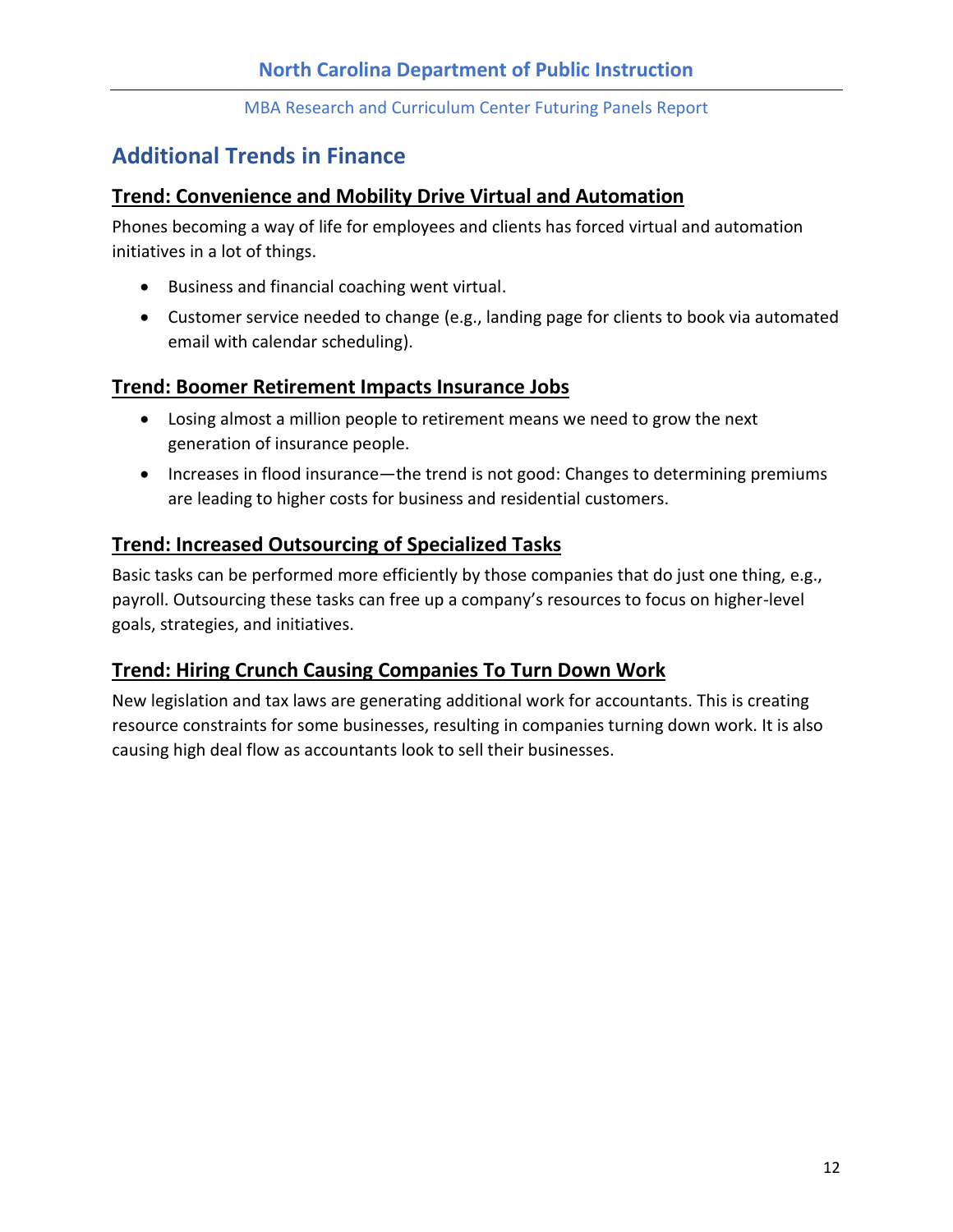# <span id="page-12-0"></span>**Skill Sets Needed To Address Trends**

# **Customer Service Skills**

It was noted that customer services skills are currently at an all-time low. New employees are great with tech, but face-to-face communication has suffered during remote schooling/working.

# **Teamwork Skills**

In our society now, there is a great deal of emphasis on the individual, but being in a business means being part of a team.

#### **Skills Needed**

- Cultural intelligence to work on global teams doing business around the world
- Ability to adapt to time zones nationally and internationally (e.g., flexibility with work hours and availability)

### **Presentation and Communication Skills**

- Speaking in front of a group
- Writing needs more attention; abbreviations are a problem in emails.
- Tools: Microsoft Word, PPT, Excel

### **Developing Soft Skills in an Online World**

- Ability to have face-to-face conversations still important
- Understanding when to use text, email, phone, or virtual meetings
- Being professional in all communication methods
- Soft skills are hard to learn on the job; they need to be cultivated in the school years.

### **Career-Building Skills**

People should network within their company, within associations, and within their industry to develop career-building skills.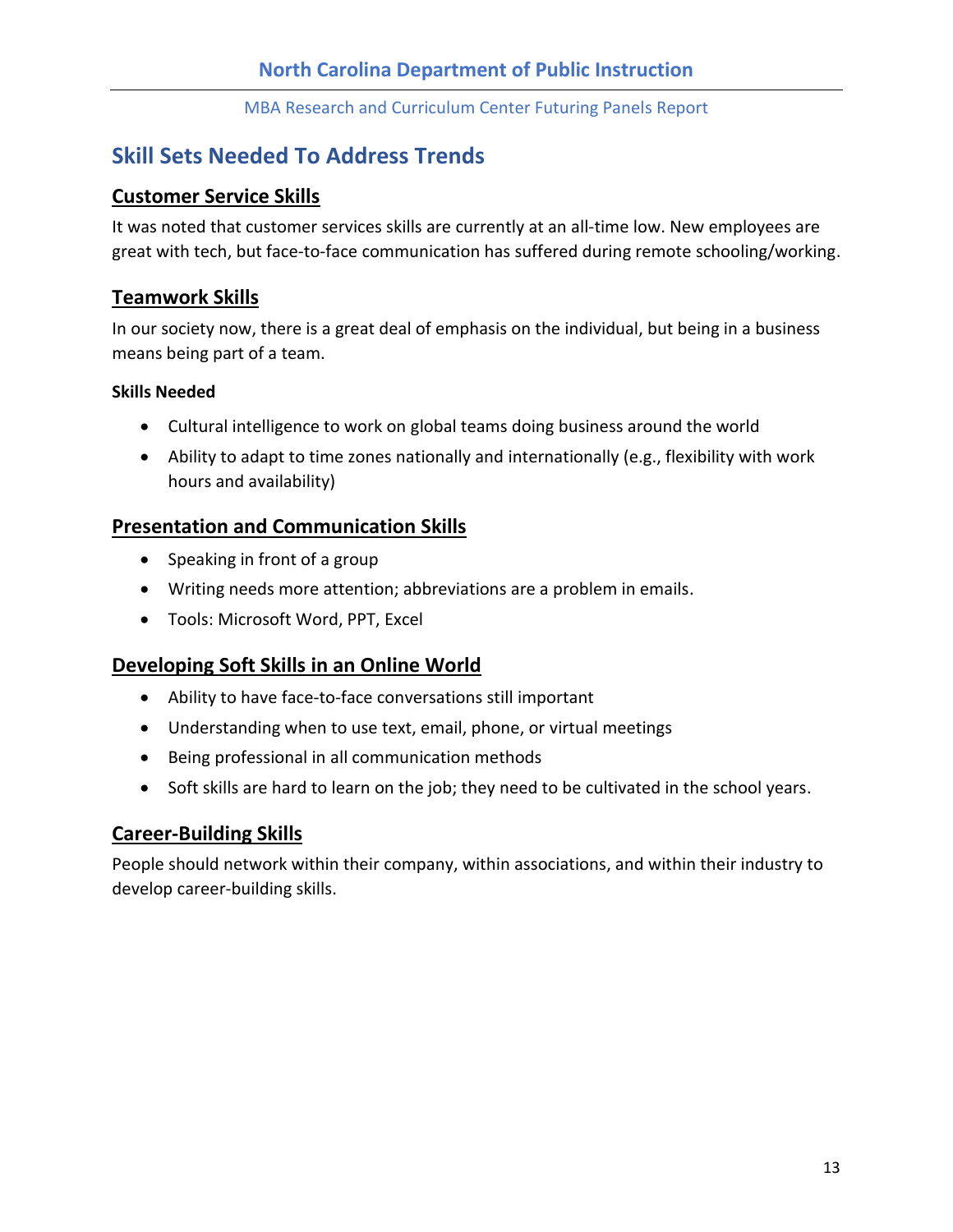# <span id="page-13-0"></span>**Emerging Occupations**

# **Telehealth and Home Health Care**

Telehealth and home health care will continue to increase. In addition to the medical personnel who will be needed, this growing career area will need to be managed from a business perspective. Jobs will include the management of regional areas across the country.

- Administrative and logistics positions
- Paramedics and RNs

### **Data Governance**

Data governance jobs are quickly developing due to the increased volume of data available within a company. There is a need to organize all of the different data sets within a company into a good database structure (finance, marketing, sales, customer service). Roles are developing for those who will make data available across departments within a company while adhering to data privacy regulations.

- Database managers
- Data architects

# **Cybersecurity/Cyber Risk**

Cybersecurity and cyber risk positions continue to grow as hackers become nimbler and more aggressive. These roles manage storing and securing data. They also develop and manage response and recovery from cyberattacks.

- Cybersecurity managers
- Cyber risk managers

### **Bookkeepers**

Bookkeepers are not an emerging occupation but are currently in high demand at smaller companies. You can get a job right out of high school with these skills:

- Excel
- QuickBooks certification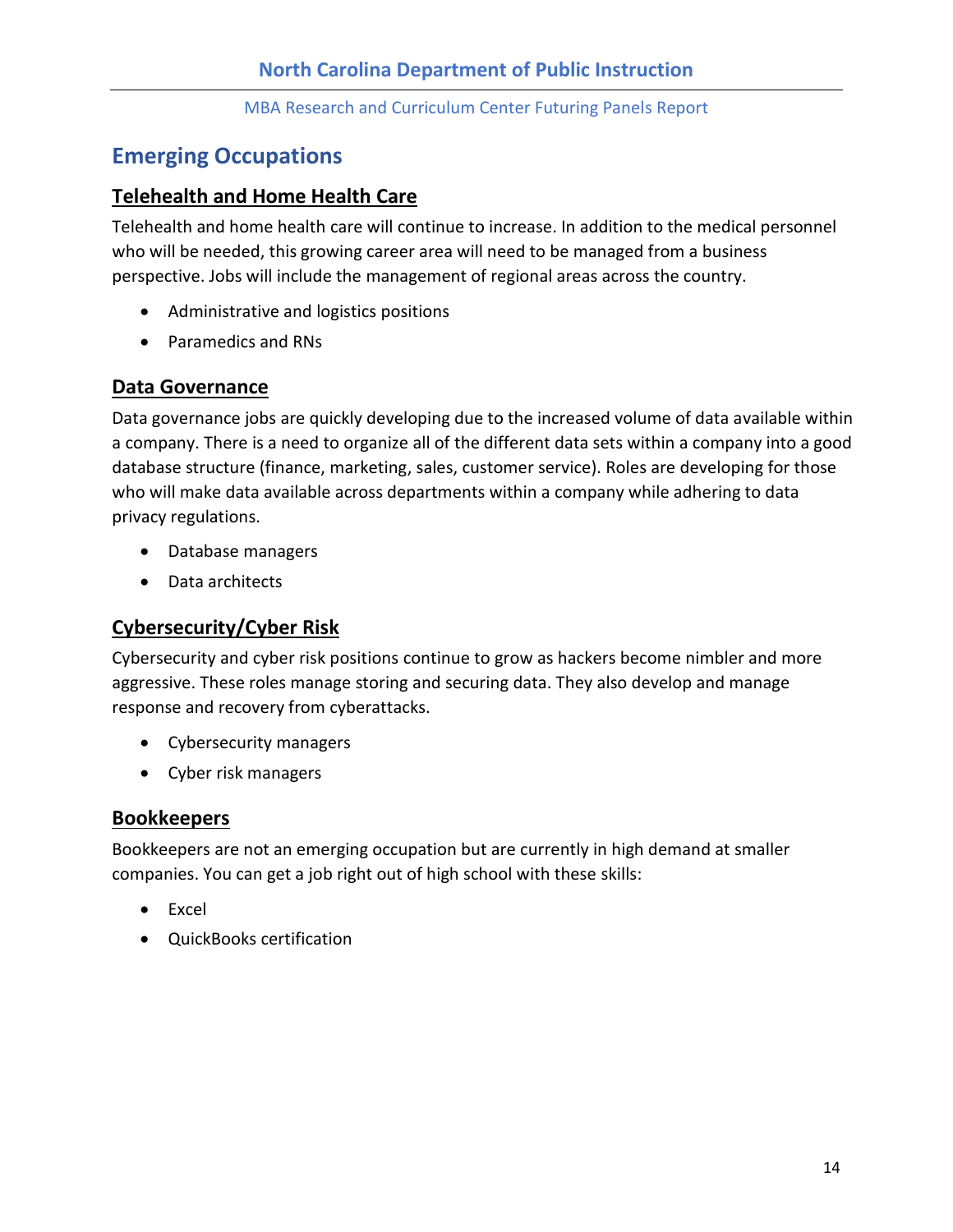# <span id="page-14-0"></span>**Certifications of Value**

Certifications are required in certain industries, like insurance and accounting. Beyond that, certifications are not necessary but do give hiring managers additional security that a prospective employee knows what they say they know.

Recommended certifications include:

- Microsoft Office: Word, PowerPoint, Excel
	- o Excel was emphasized.
- QuickBooks
- Public speaking
- PMP (Project Management Professional)
	- o Or evidence of managing projects through to completion
- Scrum Master training
- Agile training
- SHRM (Society for Human Resource Management), PHR (Professional in Human Resource), or HR Management
- Chartered Financial Analyst (CFA)
	- o Described as an "inexpensive MBA"
- Certified Financial Planner (CFP)
- FINRA Exams
- CPA (Certified Public Accountant)
	- o Needed for promotion to manager
	- o Usually built into a master's program
	- o Not necessary for data analysts or risk advisory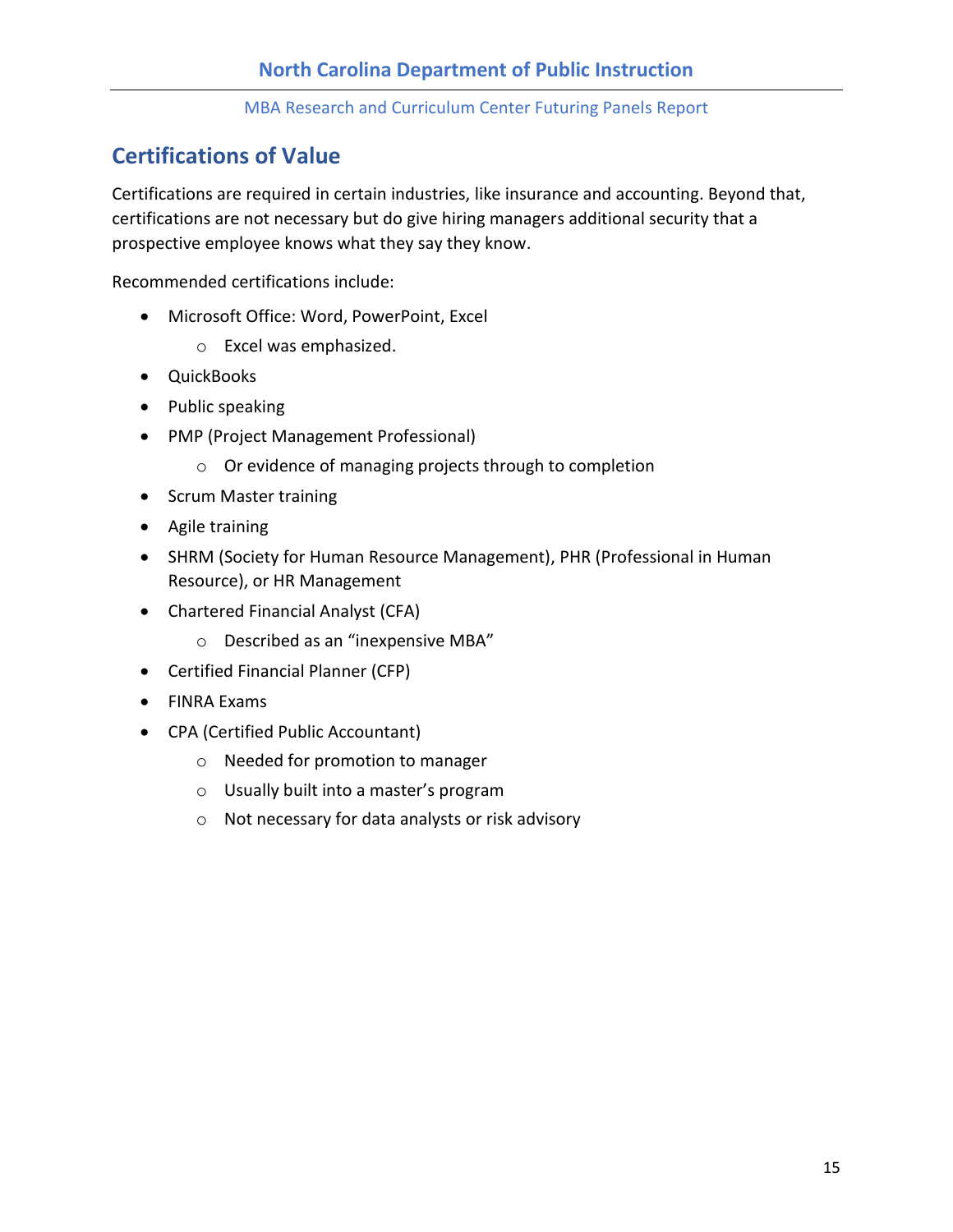# <span id="page-15-0"></span>**Work-Based Learning Opportunities**

Panelists agreed that there is a need to better engage high school students to encourage them to work. Everyone benefits from work-based learning (WBL)—students, employers, and the community. WBL includes career exploration, field trips, internships, externships, apprenticeships, and classroom preparation activities. Current Perkins legislation describes the various WBL opportunities.

#### **Importance of Internships**

Many companies are bringing in interns in their sophomore, junior, and senior years and making them an offer at graduation.

An HR participant noted that she only hires interns because she knows they have the career readiness skills to be successful.

#### **Barriers to WBL**

The trucking industry has been impacted by insurance restrictions for young drivers. This has created driver shortages and supply chain disruptions across the country due to not having enough drivers available to move products.

Insurance is also a barrier for ambulance travel for high school students—this limits the WBL and apprenticeships that ambulance services can conduct.

### **Resources Available in North Carolina**

- Apprenticeship NC for apprenticeship setup: <https://www.apprenticeshipnc.com/>
- The Navigator for WBL connections in North Carolina:<https://wblnavigator.org/web/>

The Navigator is a free, first-of-its-kind tool designed to connect classroom learning to career learning. Through this platform, employers post work-based learning opportunities like job shadowing and internships (called resources), and educators search for, request, and track those resources in an open market environment.

#### **Career Academies**

- Wake County Public School System:<https://www.wcpss.net/domain/53>
- Apex High School's Academy of Information Technology (AOIT): <https://www.apexaoit.com/>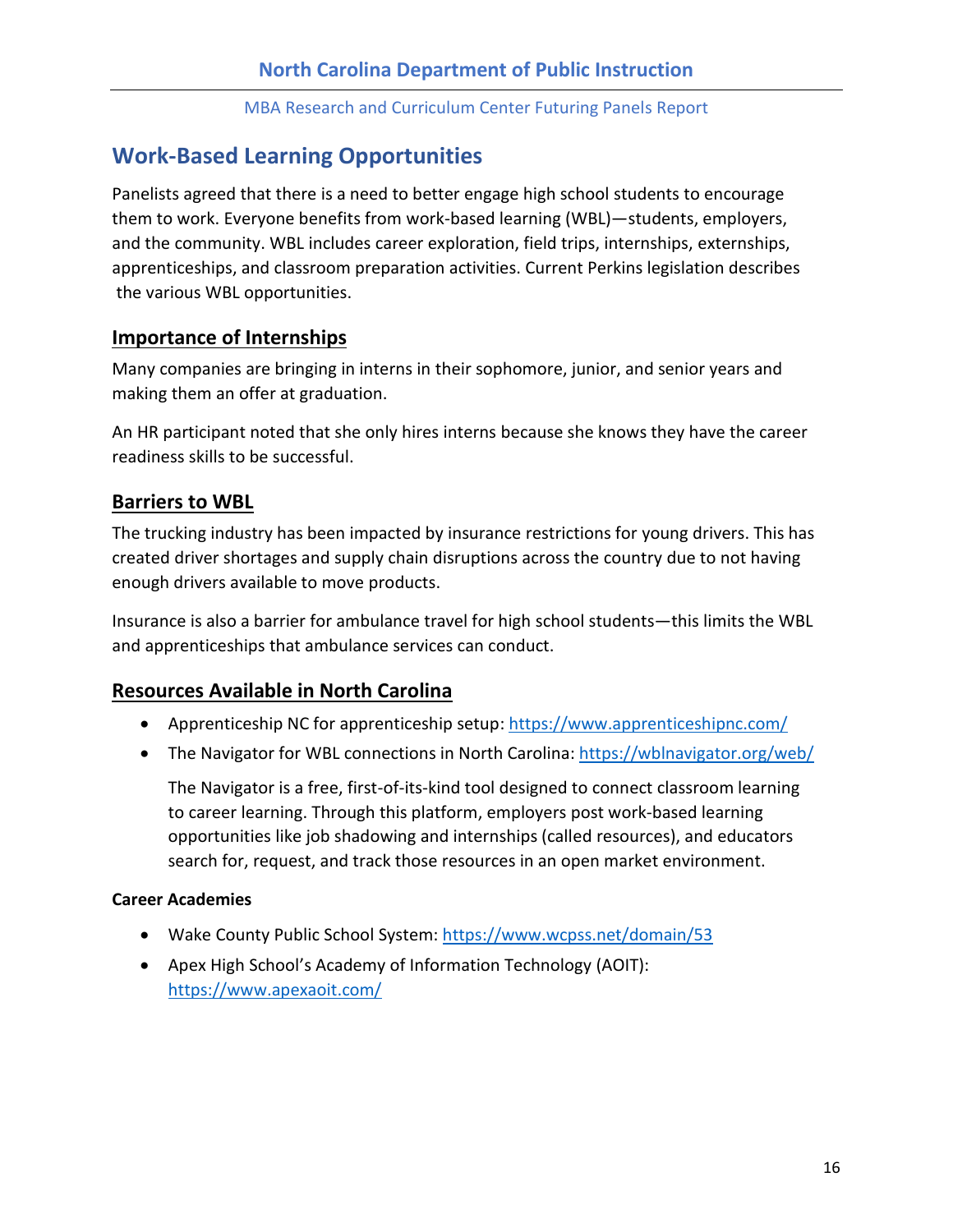# <span id="page-16-0"></span>**Thank You and Recognition of Contributors**

MBA Research and Curriculum Center extends a sincere thank you to the North Carolina business and industry panelists who donated their time to share their views and expertise contained in this report. As always, the panelists have represented their own perspectives and not necessarily those of their companies.

We also thank our partners in the Career and Technical Education division within the North Carolina Department of Public Instruction. We are honored to work with you as you strengthen Career and Technical Education within your state.

#### <span id="page-16-1"></span>Business Management Participants

- Carlie Coward, COO, North State Medical Transport
- Rachel Riddle Davis, Operations Manager, Advance Mechanical, Inc. Heating and Air
- Jillian Durancik, Sr. Associate, Global/Strategic Operations Management, Business Analyst, PwC
- Evelyn Hennessy, Office/Training Manager/Executive Administrator, Skanska USA Building, Inc.
- Jamey Hobgood, Owner/Director, Hobgood Mechanical
- Jenny Hofler, Director, University Recruiting, Global Talent Acquisition, MetLife
- Jamee McGee, Associate Director Human Resources, IQVIA
- Lydia Morgan, CEO, Morgan Printers
- Casey Privette, Senior Data Analyst, ThunderWorks Company

#### <span id="page-16-2"></span>Finance Participants

- Antonio Bunn, President, Influx of Wealth
- Ronald F. Geary, CPA, Owner/Operator, Self-Employed Consultant
- Stephen Griffin, President, Insurance Peoples of North Carolina
- Tracy Harrell, VP of Finance and Human Resources, Friendship Force International
- Derrick Marconi, EVP/CFO, House-Autry Mills, Inc
- Joseph Mirsky, SVP, Head of Fixed Income, First Citizens Bank-Capital Management Group
- Stuart Nofsinger, CPA/Partner, DHG
- Peter Seitz, Director of Enterprise Risk, First Bank
- Vaishali Shah, Founder, Copper Seed, LLC
- Greg Snipes, Executive Vice President, Finance & Operations, Royce Too, LLC